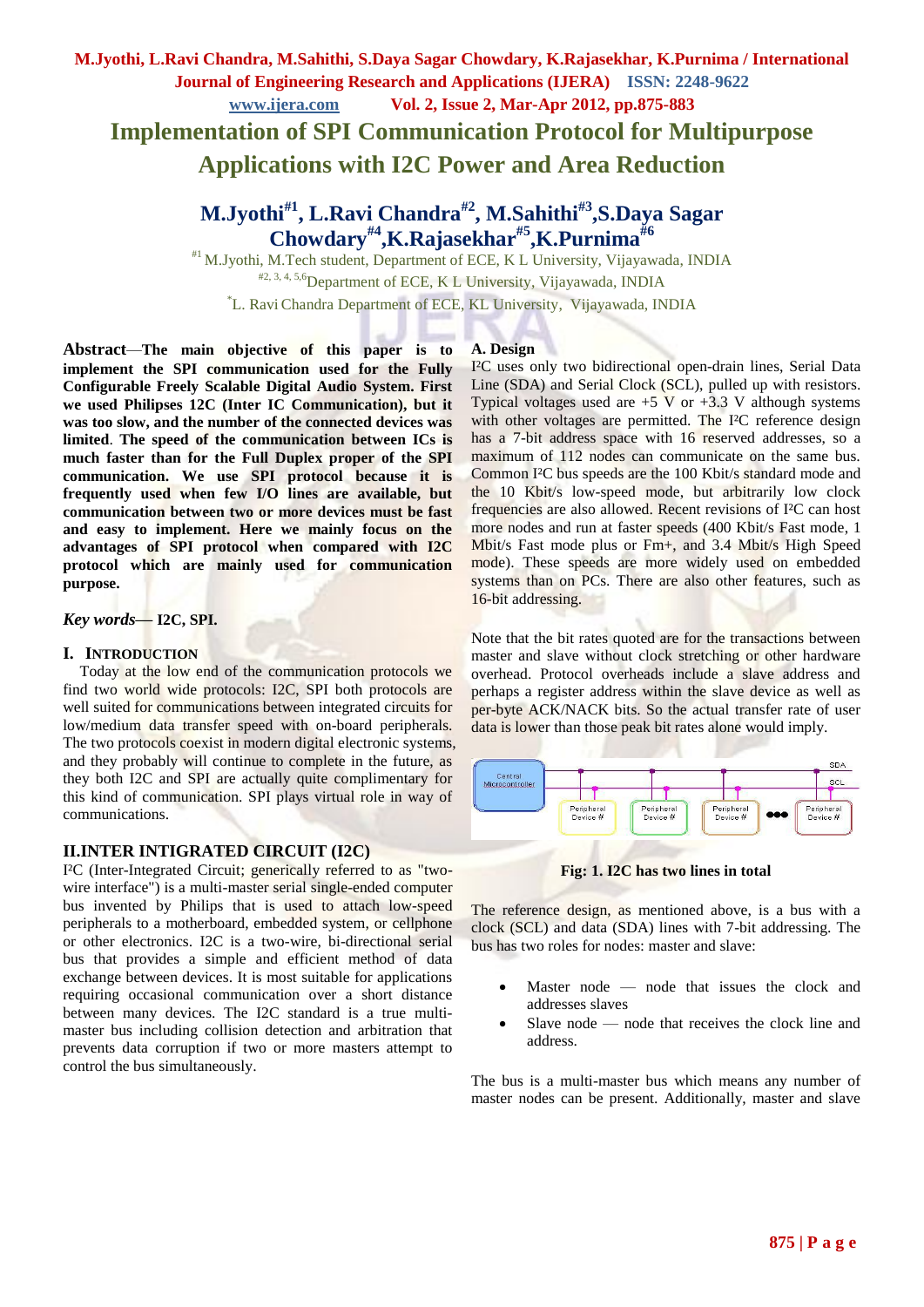roles may be changed between messages (after a STOP is sent). There are four potential modes of operation for a given bus device, although most devices only use a single role and its two modes:

- master [transmit](http://en.wikipedia.org/wiki/Transmission_%28telecommunications%29) master node is sending data to a slave
- master receive master node is receiving data from a slave
- $\bullet$  slave transmit slave node is sending data to the master
- slave receive slave node is receiving data from the master

The master is initially in master transmit mode by sending a [start bit](http://en.wikipedia.org/wiki/Start_bit) followed by the 7-bit address of the slave it wishes to communicate with, which is finally followed by a single bit representing whether it wishes to write(0) to or read(1) from the slave. If the slave exists on the bus then it will respond with an [ACK](http://en.wikipedia.org/wiki/Acknowledgement_%28data_networks%29) bit (active low for acknowledged) for that address. The master then continues in either transmit or receive mode (according to the read/write bit it sent), and the slave continues in its complementary mode (receive or transmit, respectively). The address and the data bytes are sent [most significant bit](http://en.wikipedia.org/wiki/Most_significant_bit) first. The start bit is indicated by a highto-low transition of SDA with SCL high; the stop bit is indicated by a low-to-high transition of SDA with SCL high. If the master wishes to write to the slave then it repeatedly sends a byte with the slave sending an ACK bit. (In this situation, the master is in master transmit mode and the slave is in slave receive mode.) If the master wishes to read from the slave then it repeatedly receives a byte from the slave, the master sending an ACK bit after every byte but the last one. (In this situation, the master is in master receive mode and the slave is in slave transmit mode.) The master then ends transmission with a [stop bit,](http://en.wikipedia.org/wiki/Stop_bit) or it may send another START bit if it wishes to retain control of the bus for another transfer (a "combined message").

### **B. Message protocols**

 I²C defines three basic types of messages, each of which begins with a START and ends with a STOP:

- Single message where a master writes data to a slave;
- Single message where a master reads data from a slave;
- Combined messages, where a master issues at least two reads and/or writes to one or more slaves.

In a combined message, each read or write begins with a START and the slave address. After the first START, these are also called repeated START bits; repeated START bits are not preceded by STOP bits, which is how slaves know the next transfer is part of the same message. Any given slave will

only respond to particular messages, as defined by its product documentation. Pure I²C systems support arbitrary message structures. [SMBus](http://en.wikipedia.org/wiki/SMBus) is restricted to nine of those structures, such as read word N and write word N, involving a single slave. [PMBus](http://en.wikipedia.org/wiki/PMBus) extends SMBus with a Group protocol, allowing multiple such SMBus transactions to be sent in one combined message. The terminating STOP indicates when those grouped actions should take effect. For example, one PMBus operation might reconfigure three power supplies (using three different I2C slave addresses), and their new configurations would take effect at the same time: when they receive that STOP. With only a few exceptions, neither I²C nor SMBus define message semantics, such as the meaning of data bytes in messages. Message semantics are otherwise product-specific. Those exceptions include messages addressed to the I²C general call address (0x00) or to the SMBus Alert Response Address; and messages involved in the SMBus Address Resolution Protocol (ARP) for dynamic address allocation and management. In practice, most slaves adopt request/response control models, where one or more bytes following a write command are treated as a command or address. Those bytes determine how subsequent written bytes are treated and/or how the slave responds on subsequent reads. Most SMBus operations involve single byte commands.

### **C. I2C Protocol**

 The I2C bus physically consists of 2 active wires and a ground connection. The active wires, called SDA and SCL, are both bidirectional. SDA is the **S**erial Data line, and SCL is the **S**erial Clock line. Every device hooked up to the bus has its own unique address, no matter whether it is an MCU, LCD driver, memory, or ASIC. Each of these chips can act as a receiver and/or transmitter, depending on the functionality. Obviously, an LCD driver is only a receiver, while a memory or I/O chip can be both transmitter and receiver. The I2C bus is a multi-master bus. This means that more than one IC capable of initiating a data transfer can be connected to it. The I2C protocol specification states that the IC that initiates a data transfer on the bus is considered the Bus Master, which generally is a microcontroller. Consequently, at that time, all the other ICs are regarded to be Bus Slaves. First, the MCU will issue a START condition. This acts as an 'Attention' signal to all of the connected devices. All ICs on the bus will listen to the bus for incoming data. Then the MCU sends the ADDRESS of the device it wants to access, along with an indication whether the access is a Read or Write operation (Write in our example). Having received the address, all IC's will compare it with their own address. If it doesn't match,

they simply wait until the bus is released by the stop condition (see below). If the address matches, however, the chip will produce a response called the ACKNOWLEDGEMENT signal. Once the MCU receives the acknowledgement, it can start transmitting or receiving DATA. In our case, the MCU will transmit data. When all is done, the MCU will issue the STOP condition. This is a signal that the bus has been released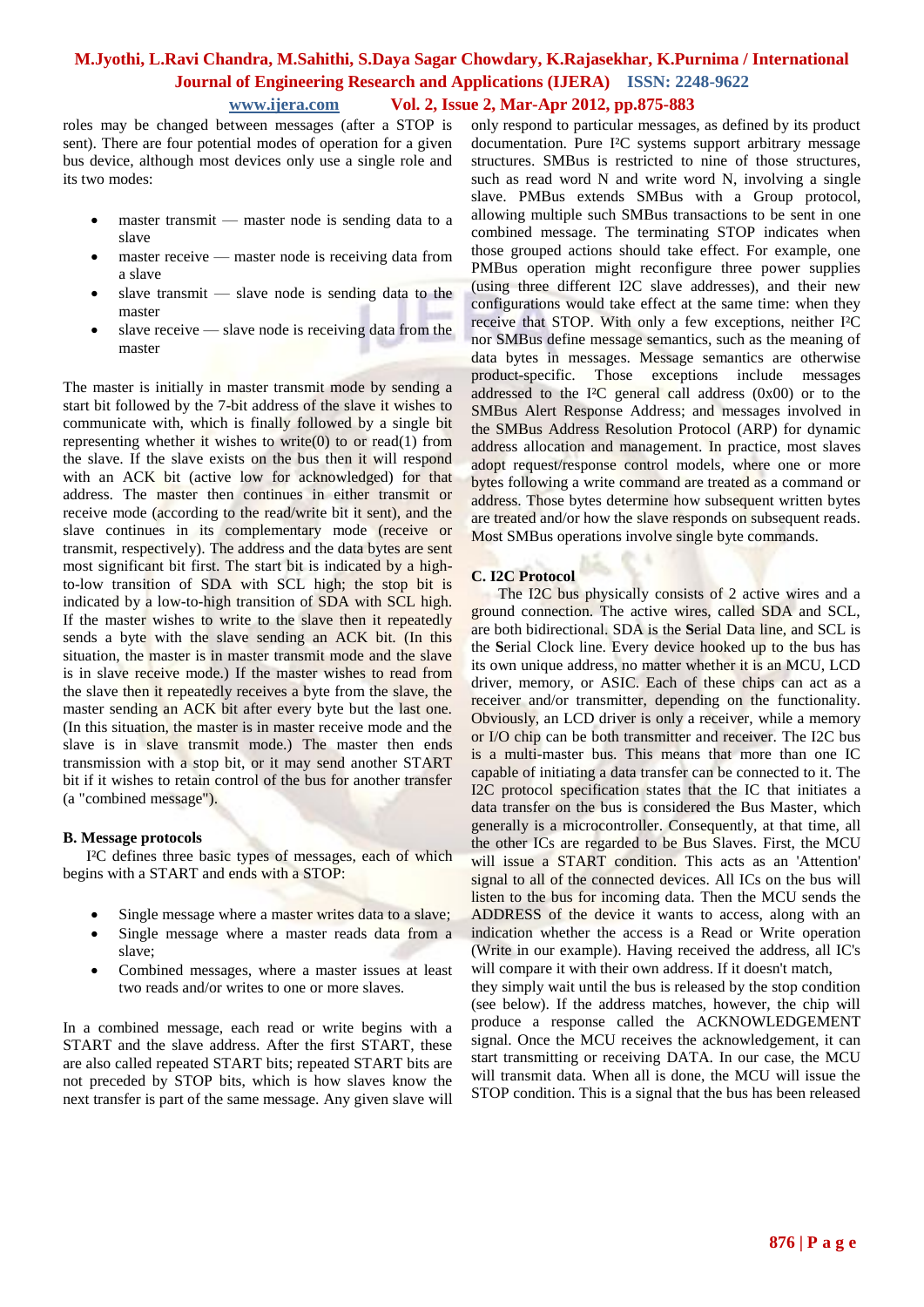and that the connected ICs may expect another transmission to start any moment.



**Fig: 2. I2C Communication**

## **D. I2C Configuration**

### **i. The Start and Stop Configuration**

| <b>SDA</b><br>scl | The chip issuing the Start condition first pulls the SDA (data) line<br>low, and next pulls the SCL (clock) line low. |
|-------------------|-----------------------------------------------------------------------------------------------------------------------|
| SDA               | The Bus Master first releases the SCL and then the SDA line.                                                          |

**Fig: 3. Start and stop with SDA and SCL**

 $\Box$  A single message can contain multiple Start conditions. The use of this so-called "repeated start" is common in I2C.

 A Stop condition ALWAYS denotes the END of a transmission. Even if it is issued in the middle of a transaction or in the middle of a byte. It is "good behaviour" for a chip that, in this case, it disregards the information sent and resumes the "listening state", waiting for a new start condition.

## **ii. Transmitting a byte to a slave**

Once the START condition has been sent, a byte can be transmitted by the MASTER to the SLAVE. This first byte after a start condition will identify the slave on the bus (address) and will select the mode of operation. The meaning of all following bytes depends on the slave.



**Fig: 4.SDA and SCL timing diagram**

### **iii. Receiving a byte from a slave**

Once the slave has been addressed and the slave has acknowledged this, a byte can be received from the slave if the R/W bit in the address was set to READ (set to '1'). The protocol syntax is the same as in transmitting a byte to a slave, except that now the master is not allowed to touch the SDA line. Prior to sending the 8 clock pulses needed to clock in a byte on the SCL line, the master releases the SDA line. The slave will now take control of this line. The line will then go high if it wants to transmit a '1' or, if the slave wants to send a '0', remain low.



**Fig: 5. Rising and falling edge of the SDA and SCL**

In total, this sequence has to be performed 8 times to complete the data byte. Bytes are always transmitted MSB first.



The meaning of all bytes being read depends on the slave. There is no such thing as a "universal status register". You need to consult the data sheet of the slave being addressed to know the meaning of each bit in any byte transmitted.

## **iv. Getting Acknowledgement from a Slave**

When an address or data byte has been transmitted onto the bus, then this must be ACKNOWLEDGED by the slave(s). In case of an address: If the address matches its own, then only that slave will respond to the address with an ACK. In case of a byte transmitted to an already addressed slave, then that slave will respond with an ACK as well. The slave that is going to give an ACK pulls the SDA line low immediately after reception of the 8th bit transmitted, or, in case of an address byte, immediately after evaluation of its address. In practical applications this will not be noticeable. This means that as soon as the master pulls SCL low to complete the transmission of the bit (1), SDA will be pulled low by the slave (2). The master now issues a clock pulse on the SCL line (3). The slave will release the SDA line upon completion of this clock pulse (4).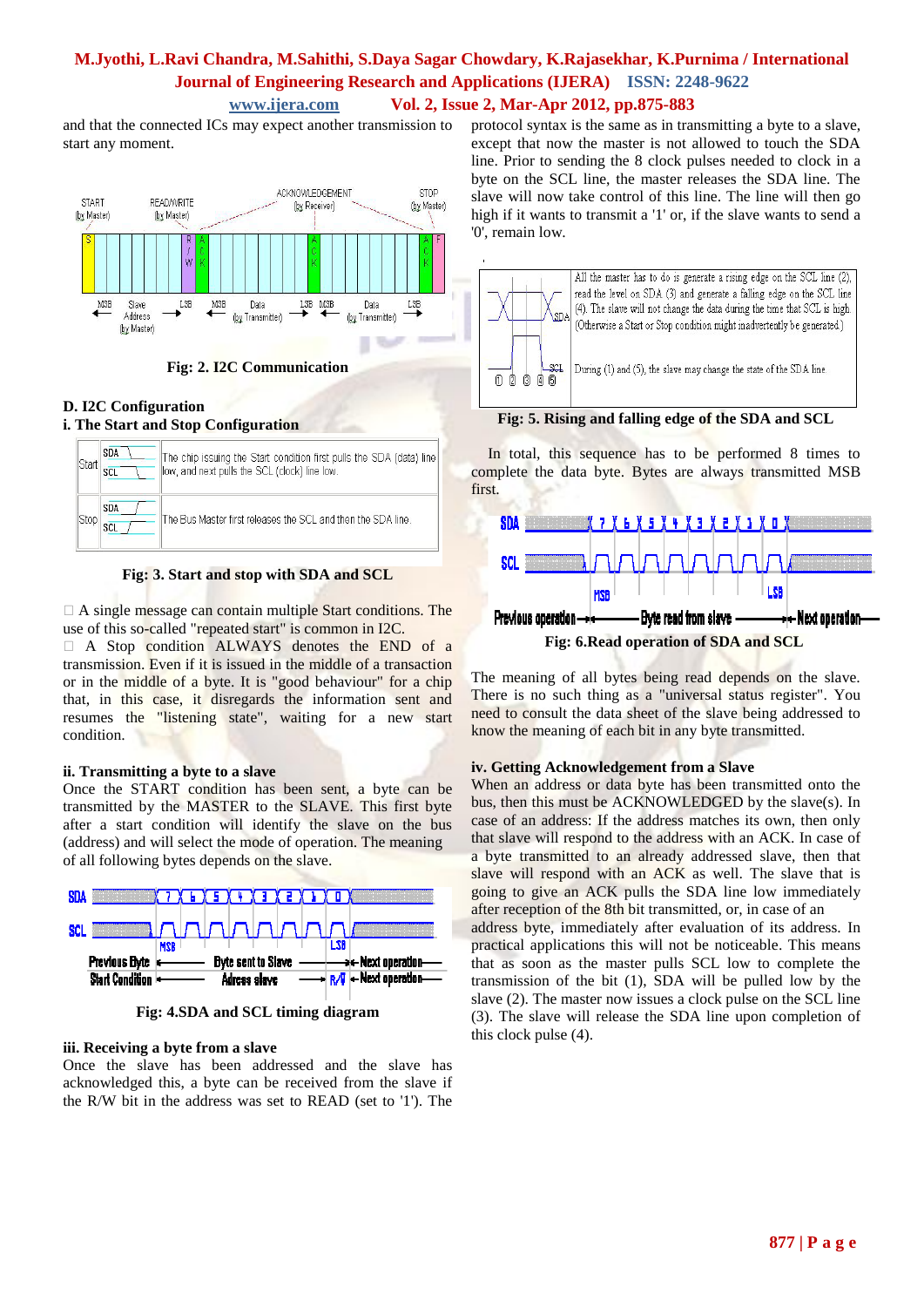



**Fig: 7. Clock polarities with SDA and SCL**

#### **II.SPI Communication**

The Serial Peripheral Interface Bus or SPI bus is a [synchronous](http://en.wikipedia.org/wiki/Synchronization_%28computer_science%29) [serial data link](http://en.wikipedia.org/wiki/Serial_communications) standard named by [Motorola](http://en.wikipedia.org/wiki/Motorola) that operates in [full duplex](http://en.wikipedia.org/wiki/Full_duplex) mode. Devices communicate in [master/slave](http://en.wikipedia.org/wiki/Master-slave_%28technology%29) mode where the master device initiates the [data](http://en.wikipedia.org/wiki/Data_frame)  [frame.](http://en.wikipedia.org/wiki/Data_frame) Multiple slave devices are allowed with individual [slave select](http://en.wikipedia.org/wiki/Slave_select) [\(chip select\)](http://en.wikipedia.org/wiki/Chip_select) lines. Sometimes SPI is called a "four-wire" serial bus, contrasting with [three-,](file:///E:\project\spi\spi%20doc\Serial_Peripheral_Interface_Bus.htm%233-wire_serial_buses) [two-,](http://en.wikipedia.org/wiki/I2C) and [one](http://en.wikipedia.org/wiki/1-Wire)[wire](http://en.wikipedia.org/wiki/1-Wire) serial buses. SPI is a general-purpose synchronous serial interface. During an SPI transfer, transmit and receive data is simultaneously shifted out and in serially. A serial clock line synchronizes the shifting and sampling of the information on two serial data lines. Motorola created the SPI port in the mid 1980's to use in their microcontroller product families. The SPI is mainly used to allow a microcontroller to communicate with peripheral devices such as E2PROMs. SPI devices communicate using a master-slave relationship. Due to its lack of built-in device addressing, SPI requires more effort and more hardware resources than I2C when more than one slave is involved. But SPI tends to be simpler and more efficient than I2C in point-to-point (single master, single slave) applications for the very same reason; the lack of device addressing means less overhead.

SPI is a serial bus standard established by Motorola and supported in silicon products from various manufacturers. SPI interfaces are available on popular communication processors and microcontrollers. It is a synchronous serial data link that operates in full duplex (signals carrying data go in both directions simultaneously). Devices communicate using a master/slave relationship, in which the master initiates the data frame. When the master generates a clock and selects a slave device, data may be transferred in either or both directions simultaneously. In fact, as far as SPI is concerned, data are always transferred in both directions. It is up to the master and slave devices to know whether a received byte is meaningful or not. So a device must discard the received byte in a "transmit only" frame or generate a dummy byte for a "receive only" frame. SPI specifies four signals: clock (SCK1); master data output, slave data input (SI1); master data input, slave data output (SO1); and chip select (CS). Figure 1 shows these signals in a single-slave configuration. SCK1 is generated by the master and input to all slaves. SI1 carries data from master to slave. SO1 carries data from slave

back to master. A slave device is selected when the master asserts its CS signal.



#### **Fig: 8. Single master, single slave SPI implementation**

Four logic signals are necessary to connect 2 or more devices with SPI:

- SCLK- Serial Clock (output from master)
- MOSI / SIMO Master Out Slave In (output from master).
- MISO / SOMI Master In Slave Out (output from slave)

- SS - Slave Select (active low, output from master). The SPI bus can operate with a single master device and with one or more slave devices. If a single slave device is used, the SS pin may be fixed to [logic low](http://en.wikipedia.org/wiki/Logic_level) if the slave permits it. Some slaves require the [falling edge](http://en.wikipedia.org/wiki/Falling_edge) (high to low transition) of the chip select to initiate an action such as the [Maxim](http://en.wikipedia.org/wiki/Maxim_Integrated_Products) MAX124[2 ADC,](http://en.wikipedia.org/wiki/Analog-to-digital_converter) which starts conversion on said transition. With multiple slave devices, an independent SS signal is required from the master for each slave device. Most slave devices have [tri-state](http://en.wikipedia.org/wiki/Tri-state_output)  [outputs](http://en.wikipedia.org/wiki/Tri-state_output) so their MISO signal becomes [high impedance](http://en.wikipedia.org/wiki/High_impedance) ("disconnected") when the device is not selected. Devices without tri-state outputs can't share SPI bus segments with other devices; only one such slave could talk to the master, and only its chip select could be activated.



**Fig. 9. Single master, multiple slave SPI implementations**

Form the above diagram, we can justify that, data can be passed from one master to multiple slaves depends on activation of slave selection signal. Full duplex communication is in existence till now. The master generates slave select signals using general-purpose discrete input/output pins or other logic. This consists of old-fashioned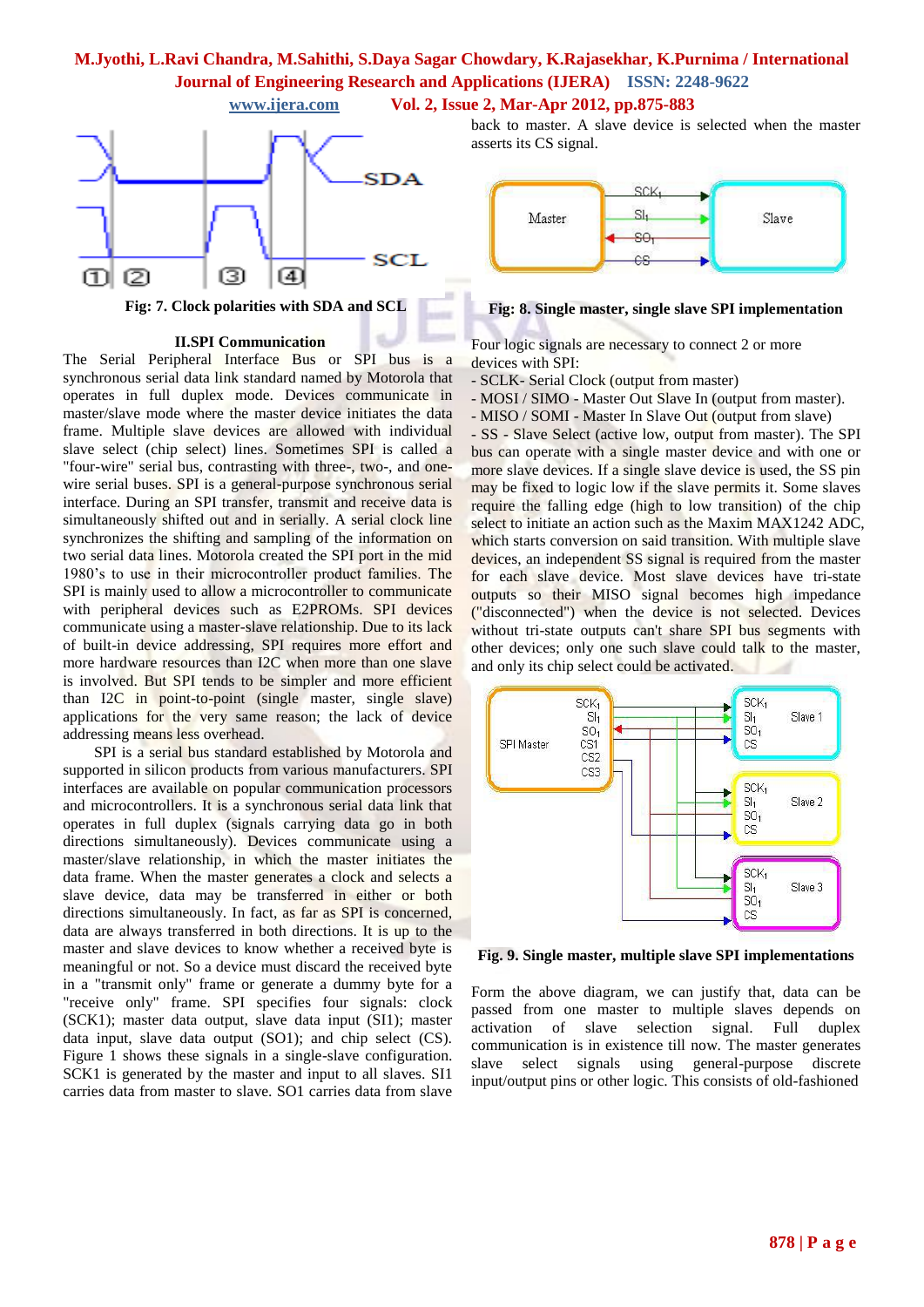bit banging and can be pretty sensitive. You have to time it relative to the other signals and ensure, for example, that you don't toggle a select line in the middle of a frame. While SPI doesn't describe a specific way to implement multi-master systems, some SPI devices support additional signals that make such implementations possible. However, it's complicated and usually unnecessary, so it's not often done.

A pair of parameters called clock polarity (CPOL) and clock phase (CPHA) determines the edges of the clock signal on which the data are driven and sampled. Each of the two parameters has two possible states, which allows for four possible combinations, all of which are incompatible with one another. So a master/slave pair must use the same parameter pair values to communicate. If multiple slaves are used that are fixed in different configurations, the master will have to reconfigure itself each time it needs to communicate with a different slave. SPI does not have an acknowledgement mechanism to confirm receipt of data. In fact, without a communication protocol, the SPI master has no knowledge of whether a slave even exists. SPI also offers no flow control. If you need hardware flow control, you might need to do something outside of SPI. Slaves can be thought of as input/output devices of the master. SPI does not specify a particular higher-level protocol for master-slave dialog. In some applications, a higher-level protocol is not needed and only raw data are exchanged. An example of this is an interface to a simple codec. In other applications, a higherlevel protocol, such as a command-response protocol, may be necessary. Note that the master must initiate the frames for both its command and the slave's response.

 If there is only one slave device then the SS pin on the slave device can be fixed to logic low state. If there is 2 or more slave devices in the system, then an independent SS signal is required from the master device for each slave device. When the master device wants to start a communication it has to set the clocks, that is less than or equal to the slave device's maximum frequency (most commonly from 1 to a few MHz). SPI communication is a full duplex communication, the master device sends a byte to the desired slave device in the meantime it receives a byte from the slave device. Transmissions may involve any number of clock cycles. When there are no more data to be transmitted, the master device stops toggling its clock. Normally, it then deselects the slave device. Every slave device on the bus that hasn't been activated using its Slave Select line must disregard the input clock and MOSI signals, and may not drive MISO. The master device selects only one slave at a time.

### **A. Data and Control Lines of the SPI**

The SPI requires two control lines (CS and SCK) and two data lines (SI and SO).

With CS (Chip-Select) the corresponding peripheral device is selected. This pin is mostly active-low. In the unselected state the SO lines are hi-Z and therefore inactive. The master decides with which peripheral device it wants to communicate. The clock line SCLK is brought to the device whether it is selected or not. The clock serves as synchronization of the data communication. The majority of SPI devices provide these four lines. Sometimes it happens that SDI and SDO are multiplexed, for example in the temperature sensor LM74 from National Semiconductor or that one of these lines is missing. A peripheral device which must or cannot be configured, requires no input line, only a data output. As soon as it gets selected it starts sending data. In some ADCs therefore the SDI line is missing (e.g. MCCP3001 from Microchip). There are also devices that have no data output. For example LCD controllers (e.g. COP472-3 from National Semiconductor), which can be configured, but cannot send data or status messages.

In addition to setting the clock frequency, the master must also configure the clock polarity and phase with respect to the data. Free scale's SPI Block Guide names these two options as CPOL and CPHA respectively, and most vendors have adopted that convention.

The [timing diagram](http://en.wikipedia.org/wiki/Digital_timing_diagram) is shown to the right. The timing is further described below and applies to both the master and the slave device.

-At CPOL=0 the base value of the clock is zero.

For CPHA=0, data are captured on the clock's [rising edge](http://en.wikipedia.org/wiki/Rising_edge) (low to high transition) and data are propagated on a [falling](http://en.wikipedia.org/wiki/Falling_edge)  [edge](http://en.wikipedia.org/wiki/Falling_edge) (high to low clock transition). For CPHA=1, data are captured on the clock's falling edge and data are propagated on a rising edge.

-At CPOL=1 the base value of the clock is one (inversion of  $CPOL=0$ )

For CPHA=0, data are captured on clock's falling edge and data are propagated on a rising edge. For CPHA=1, data are captured on clock's rising edge and data are propagated on a falling edge. That is, CPHA=0 means sample on the leading (first) clock edge, while CPHA=1 means sample on the trailing (second) clock edge, regardless of whether that clock edge is rising or falling. Note that with CPHA=0, the data must be stable for a half cycle before the first clock cycle. For all CPOL and CPHA modes, the initial clock value must be stable before the chip select line goes active. Also, note that "data is read" in this document more typically means "data may be read". The MOSI and MISO signals are usually stable (at their reception points) for the half cycle until the next clock transition. SPI master and slave devices may well sample data at different points in that half cycle. This adds more flexibility to the communication channel between the master and slave.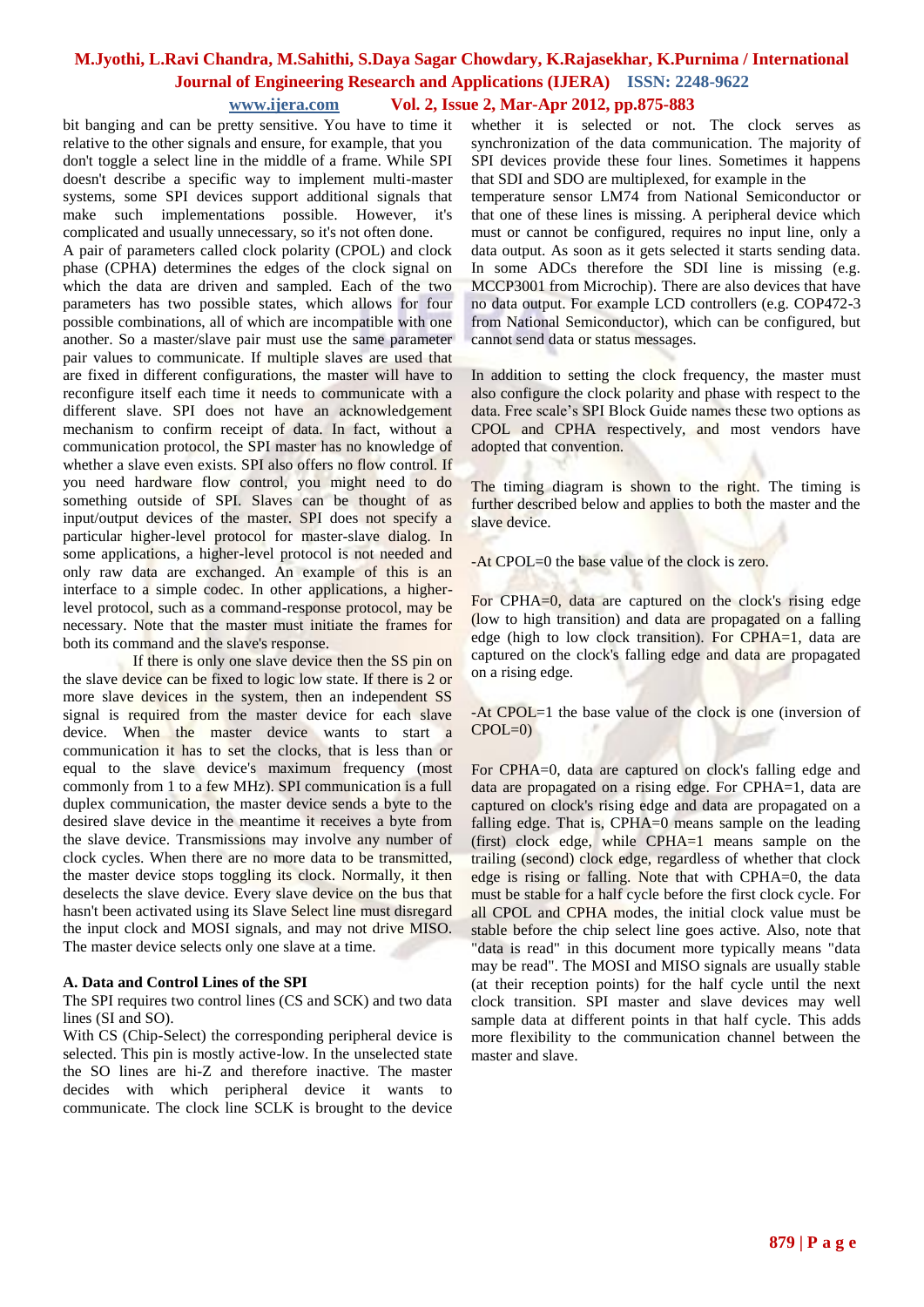

**Fig.10. Clock dependencies from CPHA and CPOL**

| <b>CPOL</b> | <b>CPHA</b> | Active edge    |
|-------------|-------------|----------------|
|             |             | <b>Rising</b>  |
|             |             | <b>Falling</b> |
|             |             | Falling        |
|             |             | <b>Rising</b>  |

#### **Table: 1.CPOL and CPHA setup table**

Some devices even have minor variances from the CPOL/CPHA modes described above. Sending data from slave to master may use the opposite clock edge as master to slave. Devices often require extra clock idle time before the first clock or after the last one, or between a command and its response. Some devices have two clocks, one to "capture" or "display" data, and another to clock it into the device. Many of these "capture clocks" run from the chip select line.

 Some devices require an additional flow control signal from slave to master, indicating when data are ready. This leads to a "five wire" protocol instead of the usual four. Such a "ready" or "enable" signal is often active-low, and needs to be enabled at key points such as after commands or between words. Without such a signal, data transfer rates may need to be slowed down significantly, or protocols may need to have "dummy bytes" inserted, to accommodate the worst case for the slave response time. Examples include initiating an ADC conversion, addressing the right page of flash memory, and processing enough of a command that device firmware can load the first word of the response. (Many SPI masters don't support that signal directly, and instead rely on fixed delays.)

Many SPI chips only support messages that are multiples of 8 bits. Such chips cannot interoperate with the [JTAG](http://en.wikipedia.org/wiki/JTAG) or [SGPIO](http://en.wikipedia.org/wiki/SGPIO)

protocols, or any other protocol that requires messages that are not multiples of 8 bits.

#### **B.SPI Configuration**

Because there is no official specification, what exactly SPI is and what not, it is necessary to consult the data sheets of the Components one wants to use. Important are the permitted clock frequencies and the type of valid transitions. There are no general rules for transitions where data should be latched. Although not specified by Motorola, in practice four modes are used. These four modes are the combinations of CPOL and CPHA. In table 2, the four modes are listed.

| SPI-mode   CPOL   CPHA |        |  |
|------------------------|--------|--|
| 2                      | 0<br>0 |  |
|                        |        |  |

#### **Table2: SPI Modes**

If the phase of the clock is zero, i.e.  $CPHA = 0$ , data is latched at the rising edge of the clock with CPOL  $= 0$ , and at the falling edge of the clock with CPOL = 1. If CPHA = 1, the polarities are reversed. CPOL = 0 means falling edge, CPOL = 1 rising edge. The micro controllers from Motorola allow the polarity and the phase of the clock to be adjusted. A

positive polarity results in latching data at the rising edge of the clock. However data is put on the data line already at the falling edge in order to stabilize. Most peripherals which can only be slaves, work with this configuration. If it should become necessary to use the other polarity, transitions are reversed.

#### **III.SPI vs. I2C**

Although both SPI and I2C provide good support for communication with slow peripheral devices that are accessed intermittently, each of the way of communication have its own advantages towards each other. SPI is better suited than I2C for applications that are naturally thought of as data streams (as opposed to reading and writing addressed locations in a slave device). An example of a "stream" application is data communication between microprocessors or digital signal processors. Another is data transfer from analog-to-digital converters. SPI can also achieve significantly higher data rates than I2C which is limited to 400KHz in most cases. SPIcompatible interfaces often range into the tens of megahertz. SPI really gains efficiency in applications that take advantage of its duplex capability, such as the communication between a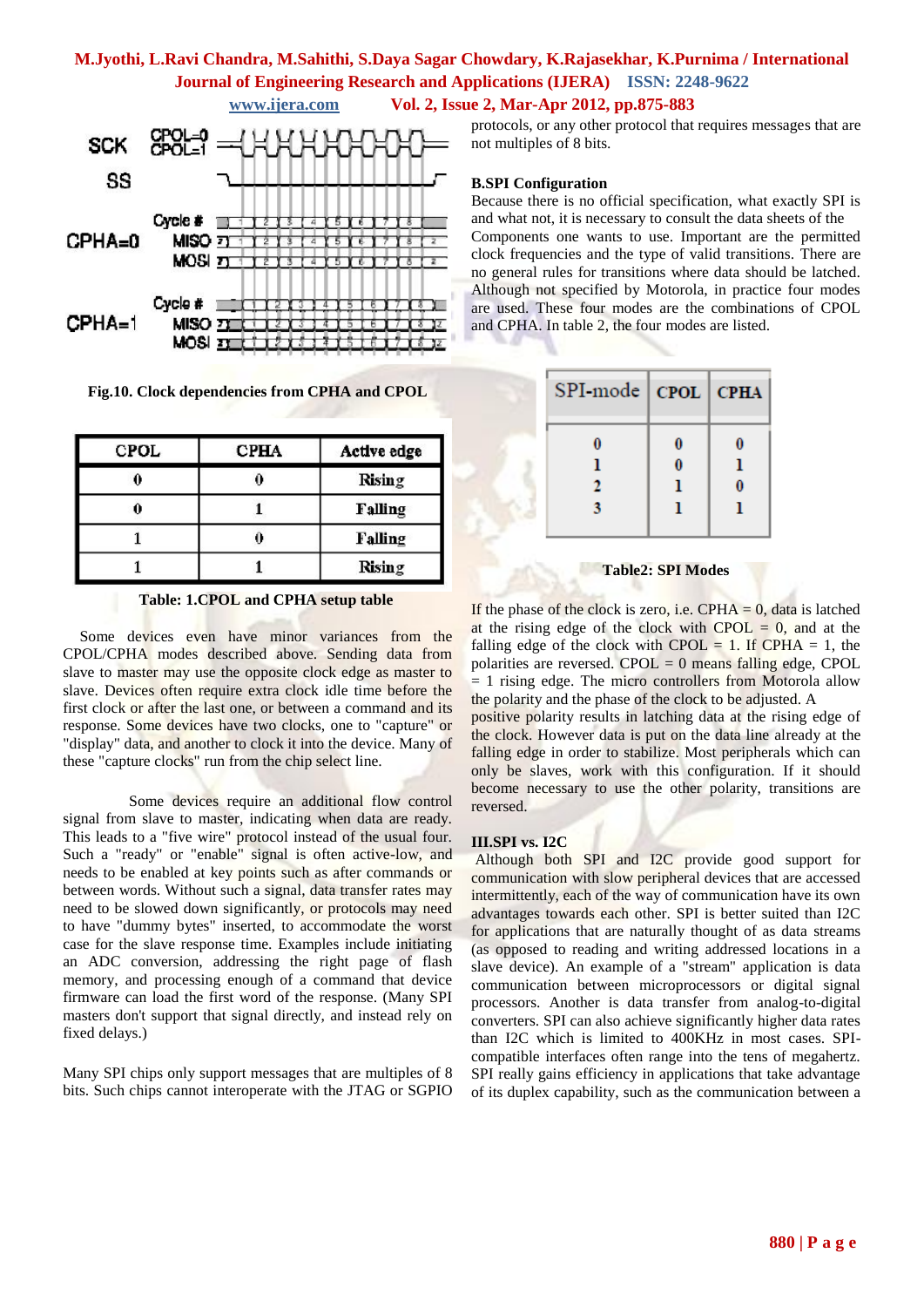"codec" (coder-decoder) and a digital signal processor, which consists of simultaneously sending samples in and out.

Due to SPI lack of built-in device addressing, it requires more effort and more hardware resources than I2C when more than one slave is involved. The disadvantage here lies that it is a three-wire interface and if you are having more than 1 device, then you have to provide each device with separate Chip Select pins (CS). But SPI tends to be simpler and more efficient than I2C in point-to-point (single master, single slave) applications for the very same reason; the lack of device addressing means less overhead. On the other hand, I2C requires only two wires to implement and has a unique address so that a master/slave relationship can be maintained compare to SPI which needed three wires to implement the addressing mode. I2C also offers better support for communication with on-board devices that are accessed on an occasional basis. I2C's competitive advantage over other lowspeed short-distance communication schemes is that its cost and complexity don't scale up with the number of devices on the bus because of the generic nature of the bus interface.

Besides, the complexity of the supporting I2C software components can be significantly higher than that of several competing schemes such as SPI in a very simple configuration. With its built-in addressing scheme and straightforward means to transfer strings of bytes, I2C is an elegant, minimalist solution for modest, "inside the box" communication needs. I2C is also a true multi-master bus because it has collision detection and arbitration to prevent data corruption if two or more masters simultaneously initiate data transfer. Furthermore, I2C also preserve data integrity by filtering rejects spikes on the bus data line.

## **IV.COMPARISON BETWEEN I2C AND SPI**

We are compared the SPI and I2C protocols. Here the SPI protocol is much faster than I2C. The area and power was reduced compare to I2C protocol. XPower and Datasheet may have some Quiescent Current differences. This is due to the fact that the quiescent numbers in XPower are based on measurements of real designs with active functional elements reflecting real world design scenarios.

| <b>Power summary:</b>                     | I(mA) | P(mW) |
|-------------------------------------------|-------|-------|
| <b>Total estimated power consumption:</b> |       | 48    |
|                                           |       |       |
| <b>Vecint 2.50V:</b>                      | 17    | 42    |
| Vcco33 3.30V:                             | 2     | 7     |
| <b>Clocks:</b>                            | 12    | 30    |
| <b>Inputs:</b>                            | 2     | 5     |
| Logic:                                    | n     | n     |
| <b>Outputs:</b>                           |       |       |
| Vcc <sub>0</sub> 33                       | 0     | n     |
| Signals:                                  |       |       |

| <b>Quiescent Vccint 2.50V:</b> |  |
|--------------------------------|--|
| Quiescent Vcco33 3.30V:        |  |

| <b>Thermal summary:</b>                |               |
|----------------------------------------|---------------|
| <b>Estimated junction temperature:</b> | 26C           |
| <b>Ambient temp:</b>                   | 25C           |
| Case temp:                             | 26C           |
| Theta J-A range:                       | $27 - 30$ C/W |

| <b>Decoupling</b>            | <b>Network</b> Cap | (uF)            | Range <sub>#</sub> |              |         |
|------------------------------|--------------------|-----------------|--------------------|--------------|---------|
| <b>Summary:</b>              |                    |                 |                    |              |         |
| Capacitor                    |                    |                 |                    |              |         |
| <b>Recommendations:</b>      |                    |                 |                    |              |         |
| <b>Total for Vecint</b>      |                    |                 |                    | 12           |         |
|                              |                    |                 | 470.0-1000.0       | $\vert$ 1    |         |
|                              |                    | $0.470 - 2.200$ |                    | $\vert$ 1    |         |
|                              |                    | $0.0470 -$      |                    |              |         |
|                              |                    | 0.2200          |                    | 2            |         |
|                              |                    | $0.0100 -$      |                    |              |         |
|                              |                    | 0.0470          |                    | 3            |         |
|                              |                    | $0.0010 -$      |                    | 5            |         |
|                              |                    | 0.0047          |                    |              |         |
|                              |                    |                 |                    | Invalid      | Program |
|                              |                    |                 |                    | Mode         |         |
| Total for Veco <sub>33</sub> |                    |                 |                    | 8            |         |
|                              |                    |                 | 470.0-1000.0       | $\vert$ 1    |         |
|                              |                    | $0.0470 -$      |                    |              |         |
|                              |                    | 0.2200          |                    | $\mathbf{1}$ |         |
|                              |                    | $0.0100 -$      |                    |              |         |
|                              |                    | 0.0470          |                    | 2            |         |
|                              |                    | $0.0010 -$      |                    |              |         |
|                              |                    | 0.0047          |                    | 4            |         |

### I2C

XPower and Datasheet may have some Quiescent Current differences. This is due to the fact that the quiescent numbers in XPower are based on measurements of real designs with active functional elements reflecting real world design scenarios.

| <b>Power summary:</b>              | I(mA) | P(mW) |
|------------------------------------|-------|-------|
| Total estimated power consumption: |       | 68    |
|                                    |       |       |
| <b>Vccint 2.50V:</b>               | 15    | 38    |
| Vcco33 3.30V:                      | 2     |       |
| <b>Inputs:</b>                     |       |       |
| Logic:                             | 11    | 27    |
| <b>Outputs:</b>                    |       |       |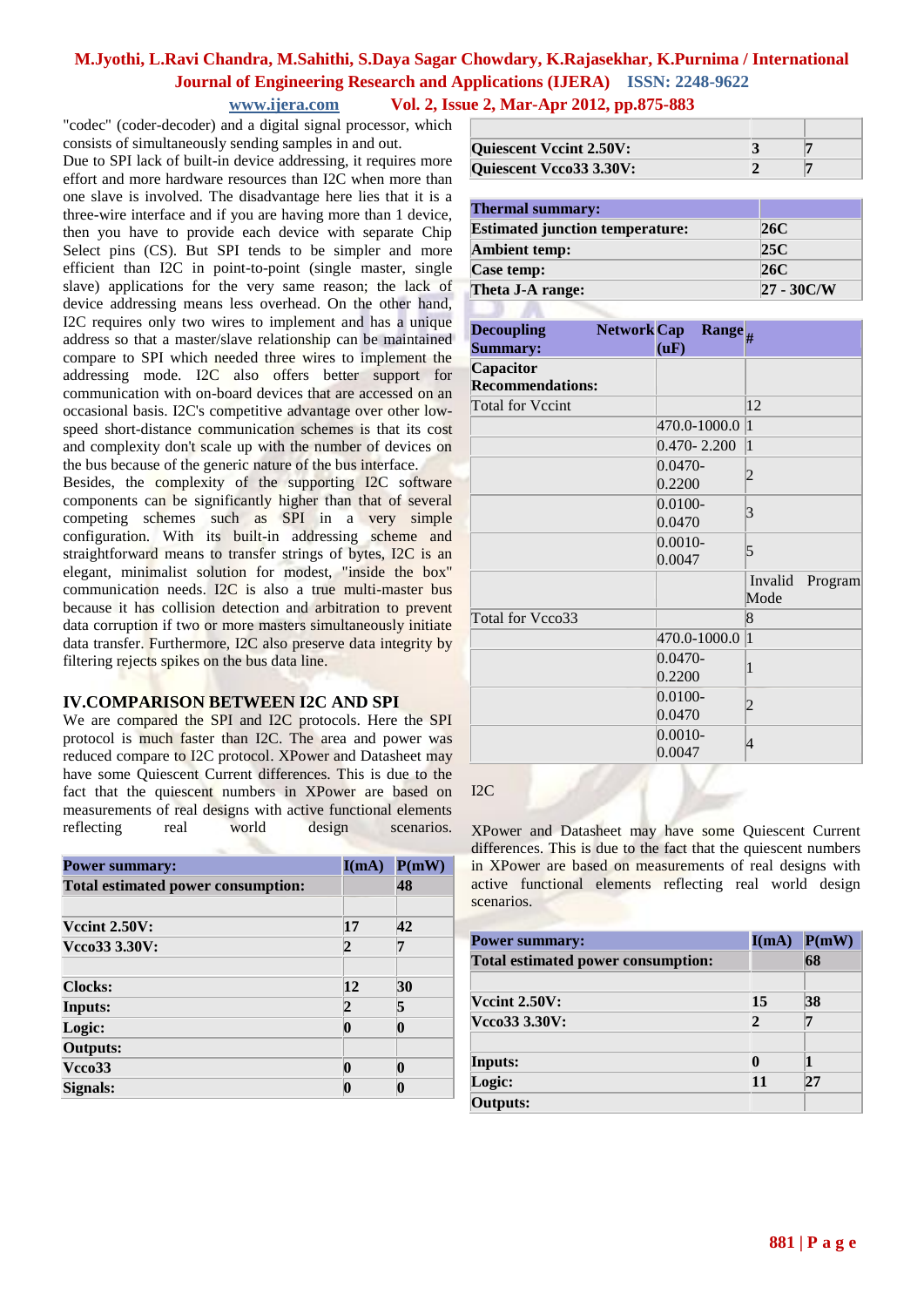| Vcco33                         |  |
|--------------------------------|--|
| Signals:                       |  |
|                                |  |
| <b>Quiescent Vccint 2.50V:</b> |  |
| Quiescent Vcco33 3.30V:        |  |

| <b>Thermal summary:</b>                                                      |  |      |                   |                   |                 |                   |                    |  |            |         |  |
|------------------------------------------------------------------------------|--|------|-------------------|-------------------|-----------------|-------------------|--------------------|--|------------|---------|--|
| <b>Estimated junction temperature:</b><br><b>Ambient temp:</b><br>Case temp: |  |      | 26C<br>25C<br>26C |                   |                 |                   |                    |  |            |         |  |
|                                                                              |  |      |                   |                   |                 | Theta J-A range:  |                    |  | 27 - 30C/W |         |  |
|                                                                              |  |      |                   |                   |                 | <b>Decoupling</b> | <b>Network</b> Cap |  |            | Range # |  |
| <b>Summary:</b>                                                              |  | (uF) |                   |                   |                 |                   |                    |  |            |         |  |
| <b>Capacitor Recommendations:</b>                                            |  |      |                   |                   |                 |                   |                    |  |            |         |  |
| <b>Total for Vecint</b>                                                      |  |      |                   |                   | 12              |                   |                    |  |            |         |  |
|                                                                              |  |      | 470.0-1000.0      |                   | $\mathbf{1}$    |                   |                    |  |            |         |  |
|                                                                              |  |      | $0.470 - 2.200$   |                   | $\mathbf{1}$    |                   |                    |  |            |         |  |
|                                                                              |  |      |                   | 0.0470-0.2200     | $\overline{2}$  |                   |                    |  |            |         |  |
|                                                                              |  |      |                   | 0.0100-0.0470     | $\overline{3}$  |                   |                    |  |            |         |  |
|                                                                              |  |      |                   | $0.0010 - 0.0047$ | 5               |                   |                    |  |            |         |  |
|                                                                              |  |      |                   |                   |                 |                   |                    |  |            |         |  |
| Total for Vcco33                                                             |  |      |                   |                   | $8\overline{8}$ |                   |                    |  |            |         |  |
|                                                                              |  |      | 470.0-1000.0      |                   | $\mathbf{1}$    |                   |                    |  |            |         |  |
|                                                                              |  |      |                   | 0.0470-0.2200     | $\overline{1}$  |                   |                    |  |            |         |  |
|                                                                              |  |      |                   | 0.0100-0.0470     | $\overline{2}$  |                   |                    |  |            |         |  |
|                                                                              |  |      |                   | $0.0010 - 0.0047$ | $\overline{4}$  |                   |                    |  |            |         |  |
|                                                                              |  |      |                   |                   |                 |                   |                    |  |            |         |  |



The SPI and I2C communication described above is designed using VHDL and simulated. The simulation results here shown are about the SPI protocol and I2C protocol which is designed with high speed, power and area reduction. The SPI is much faster than the I2C protocol. The SPI is a full duplex protocol and it has a high speed protocol compare to I2C.







**Fig.12. Simulation Results of SPI**

 Here Fig 11 and 12 shows the results of SPI and I2C communication protocol. Here compare the two protocols the SPI is much faster compare to I2C. The two are having their own importance in this design.

### **V.CONCLUSION**

FINALLY IN THIS PAPER WE COMPARE SPI AND I2C PROTOCOL .WE DESIGN HIGH SPEED, POWER AND AREA REDUCTION. THE SPEED OF THE COMMUNICATION BETWEEN ICS IS MUCH FASTER THAN FOR THE FULL DUPLEX PROPER OF THE SPI COMMUNICATION. WE USE SPI PROTOCOL BECAUSE IT